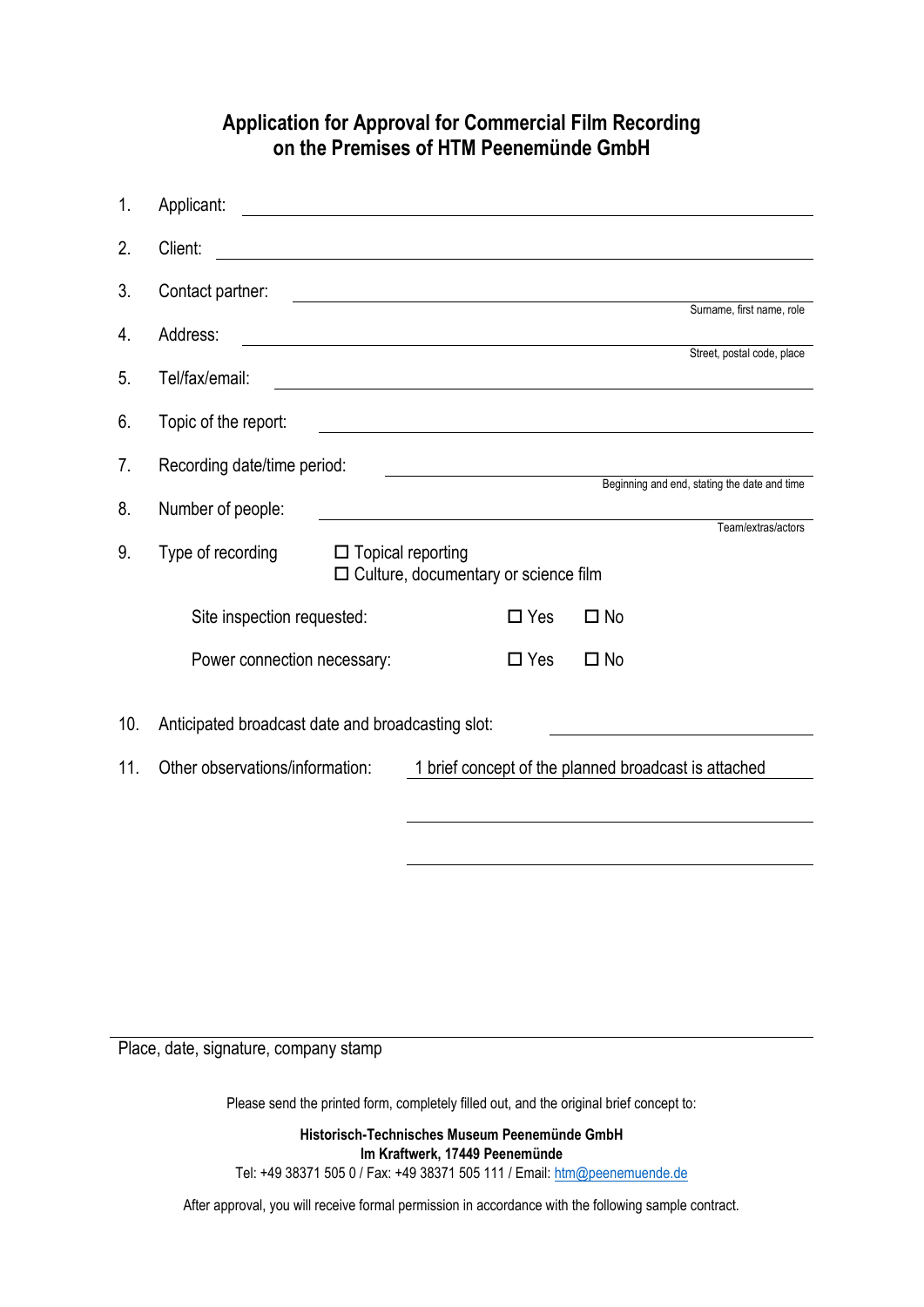## **Contract for the execution of commercial film recording on the premises of HTM Peenemünde GmbH**

| <b>Between</b>                  | HTM Peenemünde GmbH<br>Im Kraftwerk<br>17449 Peenemünde<br>represented by the Managing Director, Mr Michael Gericke<br>(hereinafter referred to as Approving Party) |                               |
|---------------------------------|---------------------------------------------------------------------------------------------------------------------------------------------------------------------|-------------------------------|
| and                             |                                                                                                                                                                     |                               |
|                                 |                                                                                                                                                                     |                               |
|                                 |                                                                                                                                                                     |                               |
|                                 | represented by:<br>(hereinafter referred to as Approved Party)                                                                                                      |                               |
| The following agreement for the |                                                                                                                                                                     | (title) project is concluded: |

- 1. The Approving Party will provide the Approved Party space for film recording and the business premises of HTM Peenemünde GmbH on ................................. (date). Should the filming not be completed within the timeframe provided, the Approving Party will provide the above-named spaces again under the same conditions.
- 2. The granting of approval is carried out on the basis of specific deadline agreements and upon presentation of a concept for the intended broadcast (Attachment 1). In the spaces and on the business premises of the Approving Party, categorically no changes may be carried out. In exceptional cases, they can be made by specific arrangement – if deemed reasonable by the Approving Party. After filming, the original condition is to be restored, if requested by the Approving Party.
- 3. A museum employee will be assigned to support the filming team. This party will give instructions on the local conditions of the filming location provided.
- 4. The choice of theme will be made in coordination with the responsible museum employee.
- 5. In the interest of safety preservation on the premises of the Approving Party, the instructions of this museum employee must be followed.
- 6. For the use of this museum employee, the Approved Party will be charged per hour commenced ........ EUR plus VAT. The payment date is 14 days after submission of the invoice.